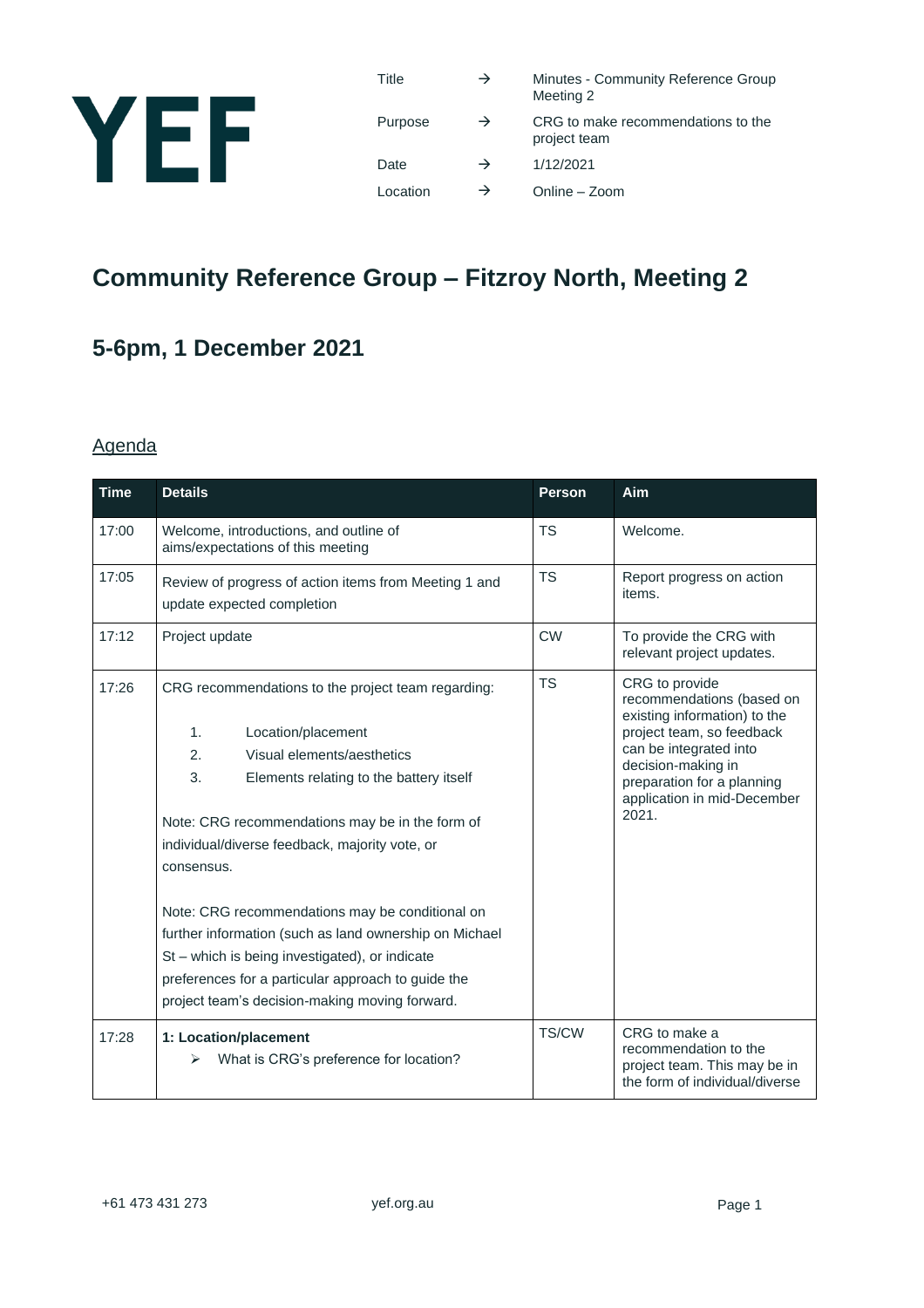

Title  $\rightarrow$  Minutes - Community Reference Group Meeting 2 Purpose  $\rightarrow$  CRG to make recommendations to the project team Date  $\rightarrow$  1/12/2021 Location  $\rightarrow$  Online – Zoom

|       | If Michael St is not an option, what is the<br>⋗<br>preferred location on McKean St?<br>What is the preferred angle/position of the<br>➤<br>battery unit itself (e.g. flush against a wall, or<br>with the back of the unit facing the street etc.)<br>Note: In addition, the project team will also consider<br>planning rules, safety guidelines and access<br>requirements in the final placement of the battery. |       | feedback, majority vote, or<br>consensus.                                                                                                             |
|-------|----------------------------------------------------------------------------------------------------------------------------------------------------------------------------------------------------------------------------------------------------------------------------------------------------------------------------------------------------------------------------------------------------------------------|-------|-------------------------------------------------------------------------------------------------------------------------------------------------------|
| 17:38 | 2: Visual elements/aesthetics<br>What is CRG's preference for how the battery<br>➤<br>should look?<br>Would CRG support engaging a local artist to<br>⋗<br>paint/decorate the battery unit?<br>Would the CRG support any other visual<br>$\blacktriangleright$<br>elements, such as vegetation or a screen?                                                                                                          | TS/CW | CRG to make a<br>recommendation to the<br>project team. This may be in<br>the form of individual/diverse<br>feedback, majority vote, or<br>consensus. |
| 17:48 | 3: Other elements relating to the battery itself<br>Are there any other elements that the CRG<br>➤<br>need to make recommendations on for the<br>submission of the planning application?                                                                                                                                                                                                                             | TS/CW | CRG to make a<br>recommendation to the<br>project team. This may be in<br>the form of individual/diverse<br>feedback, majority vote, or<br>consensus. |
| 17:59 | Other business and conclude.                                                                                                                                                                                                                                                                                                                                                                                         | TS    |                                                                                                                                                       |

#### **Key outcomes**

- The CRG made three formal recommendations to the project team to progress the planning application.
- This included endorsement of
	- o 1) location/placement of the battery; that it would be installed on the Michael St side with a gate, acoustic treatment, and potentially a 'lid' or wire mesh to stop people climbing over the units and for security;
	- o 2) visual/aesthetic elements of the battery; they would like to setup a process with YEF and Council to engage a local artist to paint the battery/installation (which may also include the wall);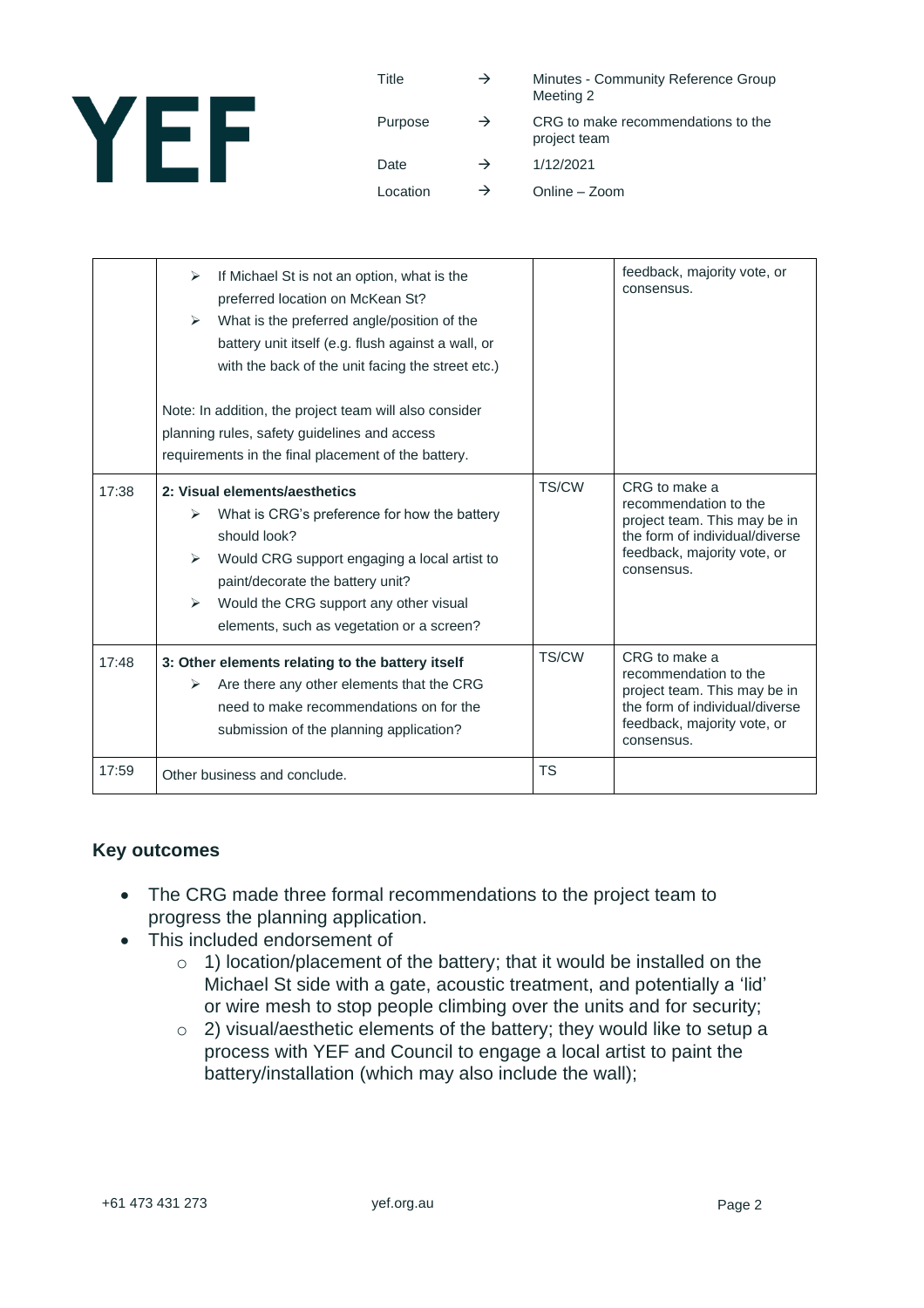

| Title    | $\rightarrow$ | Minutes - Community Reference Group<br>Meeting 2   |
|----------|---------------|----------------------------------------------------|
| Purpose  | $\rightarrow$ | CRG to make recommendations to the<br>project team |
| Date     | $\rightarrow$ | 1/12/2021                                          |
| Location | $\rightarrow$ | Online - Zoom                                      |

o 3) other elements; that they support the project manager, Chris Wallin, to make decisions based on further advice from the installers/relevant professionals about the need and options for A) a 'lid' and B) CCTV.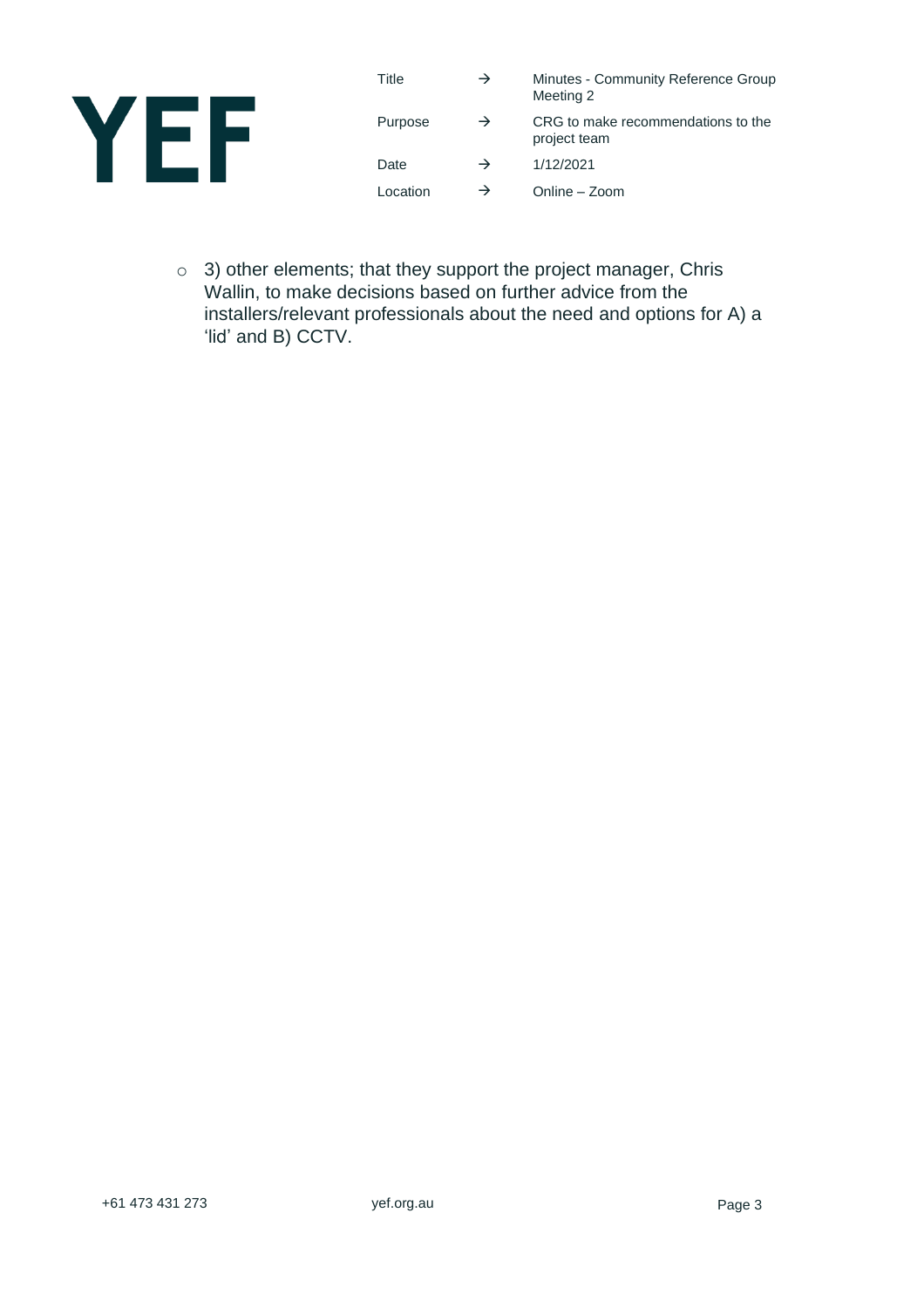

| Title    | $\rightarrow$ | Minutes - Community Reference Group<br>Meeting 2   |
|----------|---------------|----------------------------------------------------|
| Purpose  | $\rightarrow$ | CRG to make recommendations to the<br>project team |
| Date     | $\rightarrow$ | 1/12/2021                                          |
| Location | $\rightarrow$ | Online – Zoom                                      |

#### **Minutes – CRG Meeting 2**

1/12/21

Meeting commenced: 5pm

TS: Welcomed everyone, acknowledged the Wurrundjeri Woi Wurrung people as custodians of the land known as Yarra. Outlined aims of this meeting.

TS: Reviewed action items from Meeting 1. Updates to action items are reflected in the Action items register and summarised below:

Action 1: Completed. CW to present on sound impact in update.

Action 2: Completed. SG spoke w Coordinator Arts + Culture team at Yarra Council. The process may involve a meeting with the CRG, YEF and Council in early February 2022 to do a consultation with CRG and understand the CRG's preferences. These preferences could be for themes, styles, or colours, for example. SG could organise a Visual Arts Officer from Arts & Culture Team to present a range of options. After this initial meeting, it is imagined that YEF as battery owner in consultation with CRG, would draw up a brief for mural artists based on the consultation meeting. Council can also direct artists to the brief (the CRG may assist if they want). After taking EOIs, YEF, CRG and Council would shortlist artists and pay each artist a fee for a design preview. Then CRG, YEF and Council could select a winner based on agreed criteria. SG suggested a meeting with CRG in February 2022 (preferably second half of February). SG noted Council can assist with drawing up agreements with/for artists, and may also assist with any necessary permits or need for traffic management etc. of the site, depending on how it is installed.

Action 3: Completed. CW to explain in presentation.

Action 4: Completed. CW confirmed that the strip of land on McKean Street with the melaleuca trees is CitiPower land.

Action 5: Completed. CW to show in presentation.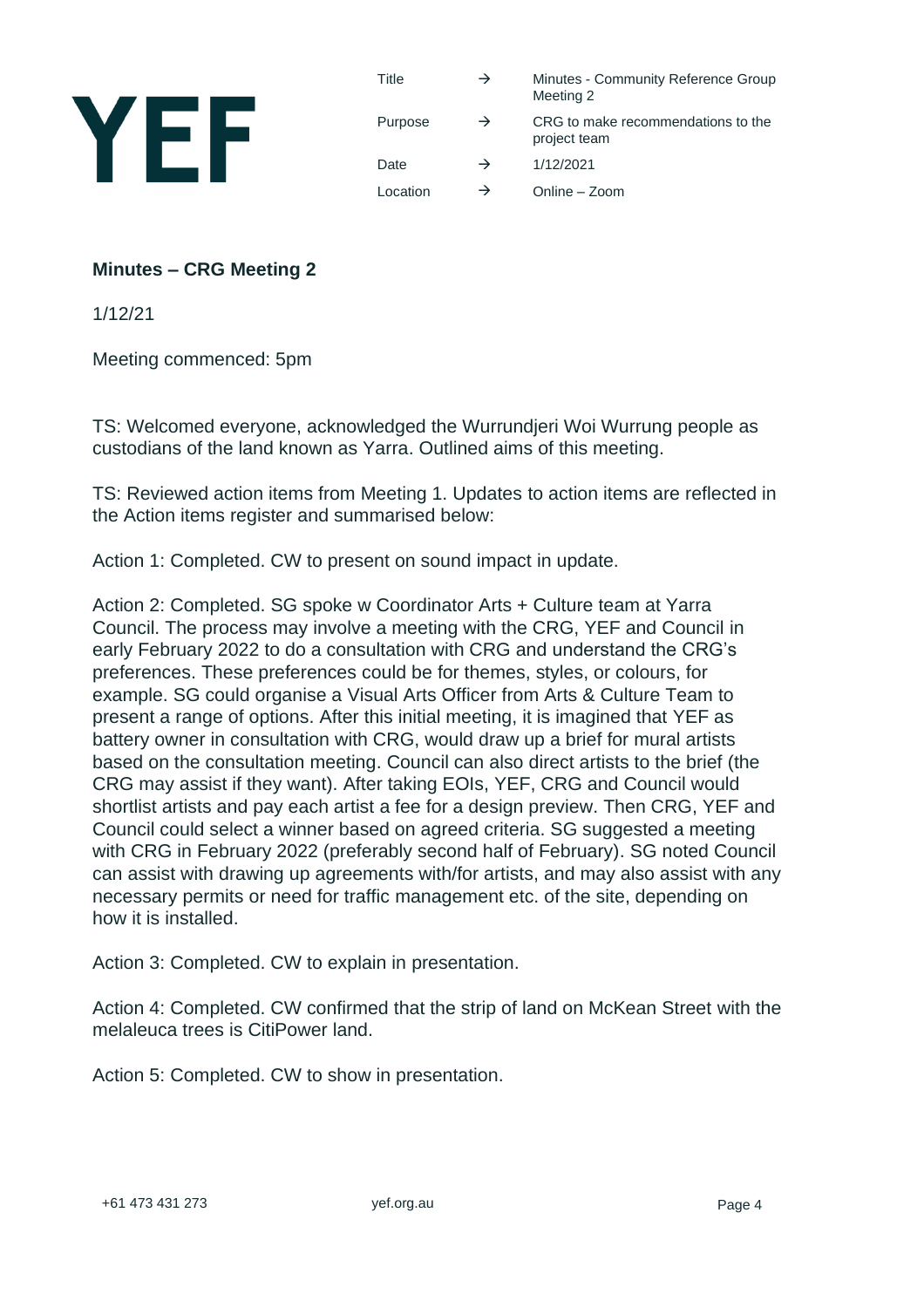

Action 6: Completed. Greg Hannan to address this when he joins.

5:10pm – Project update from CW

CW: The first major decision was battery selection, Pixii. The second major decision is for the aggregator, which would allow the battery to interface with the grid to trade on the electricity market. The battery will aggregate with a fleet of other batteries (because it is too small on its own). The last three months YEF has been analysing aggregator options and has selected a company which specialises in commercial & industrial work.

CW: A lot of work on the tariff structures has also been done since last meeting. It's very topical in the industry at the moment. Will be proposing to the Australian Energy Regulator (AER) about how the Local Use of System (LUOS) model could look and how it will integrate with the business model for this community battery in Fitzroy North.

CW: Noted in presentation will cover noise levels, land ownership, location, system dimensions, and feeder map.

CW: Showed a slide with a table of noise levels of varying dBa. Highlighted 40-70 dBa, the range that electrical appliances normally operate. The scale is logarithmic, for example 30dBa is  $1/16<sup>th</sup>$  as 80dBa – it can be difficult to understand therefore the differences between 60 and 50, for example.

CW: Showed a slide with measurements from Pixii (battery manufacturer), taking measurements of the level of sound (dBa) at different distances from the battery unit. This has been done with a combination of different cabinets (different sizes of systems).

CW: Pixii did a simulation for the McKean/Michael Street environment, and modelled it at different distances. E.g. at 20m it's about 36dBa (about the same noise level as a 'quiet rural area' according to [charts\)](https://www.iacacoustics.com/blog-full/comparative-examples-of-noise-levels.html).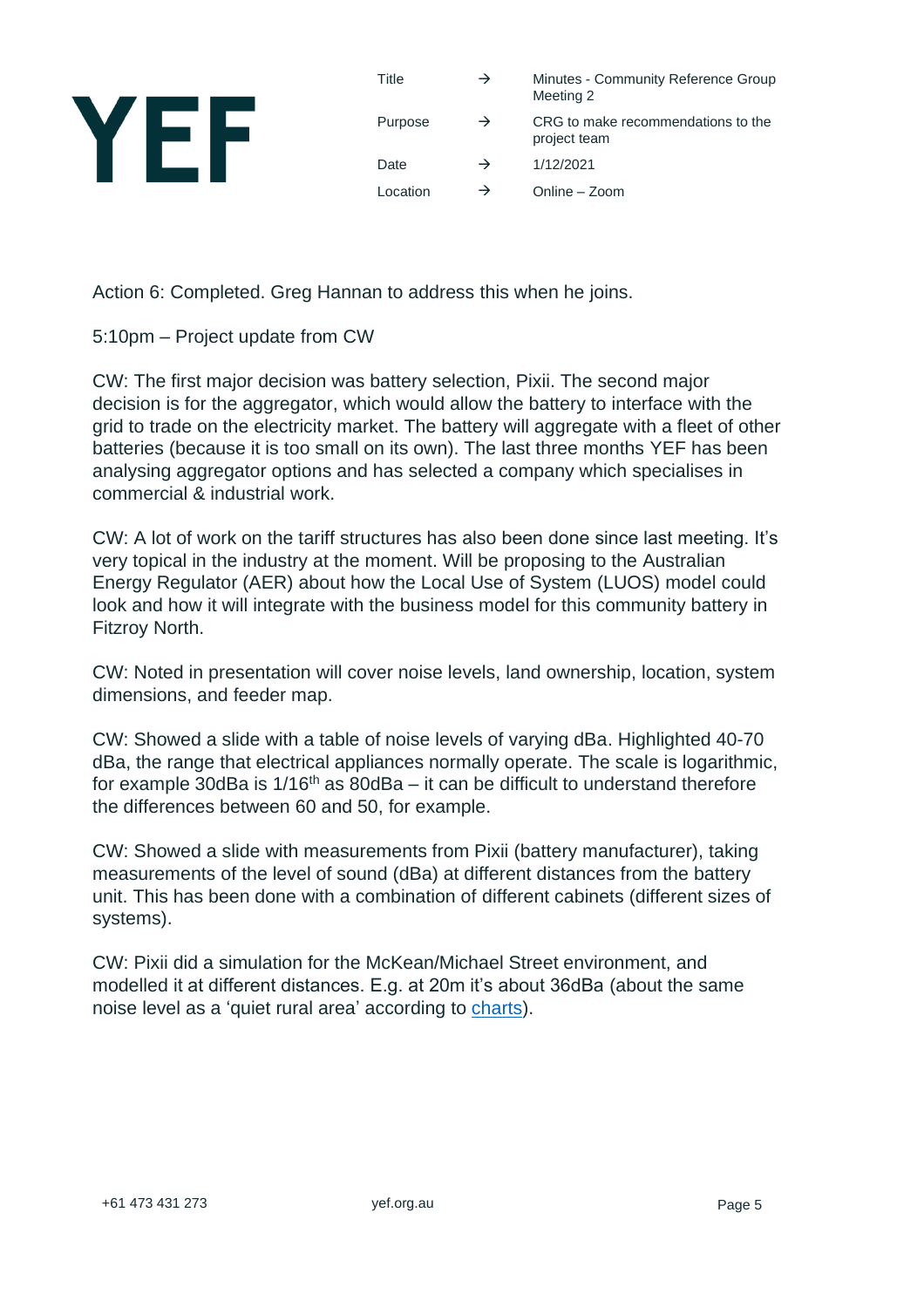# YEF

| Title    | $\rightarrow$ | Minutes - Community Reference Group<br>Meeting 2   |
|----------|---------------|----------------------------------------------------|
| Purpose  | $\rightarrow$ | CRG to make recommendations to the<br>project team |
| Date     | $\rightarrow$ | 1/12/2021                                          |
| Location | $\rightarrow$ | Online - Zoom                                      |

CW: Showed some artist impressions of where the battery systems could sit, including the nook on Michael Street. Noted the small box on the side would be slightly bigger in reality compared to how it was depicted in the image.

CW: Also showed some artist impressions of where the battery could sit on McKean Street.

CW: Showed recommendation integrating all the feedback from CRG Meeting 1.

*See final slide of the Powerpoint presentation*.

CW: Explained that the battery units back would face outwards, and could be used by the local artist. It may be installed in continuation with the brick wall. This would also include a gate at the same height of the systems (with the concrete pad), at just over 2m high. The metering and marshalling board would be made the same size as the cabinets/panels, and have the same width so it looks consistent.

CW: The units facing the wall would also be designed to absorb sound from the battery units, abating noise further from the Pixii modelling. We anticipate that with the right cladding on the wall noise would barely be noticeable by people nearby the battery.

CF: Still concerned about people getting over the gate at that height, and getting into mischief behind. Did some measurements last weekend along Michael Street (along the 'black tagged wall'). Quite like what is proposed here, but still concerned that people can still get over gates and walls.

CW: We discussed this concern today in an earlier meeting, and suggested there could be barbed wire, placed in a way that is minimally visible from the street, to deter people from climbing over the units or the gate. This may also need to be discussed with the local artist.

CF: Noted there is already barbed wire along the CitiPower wall.

LB: If we did this way and wanted to add more batteries, where would they go in this arrangement?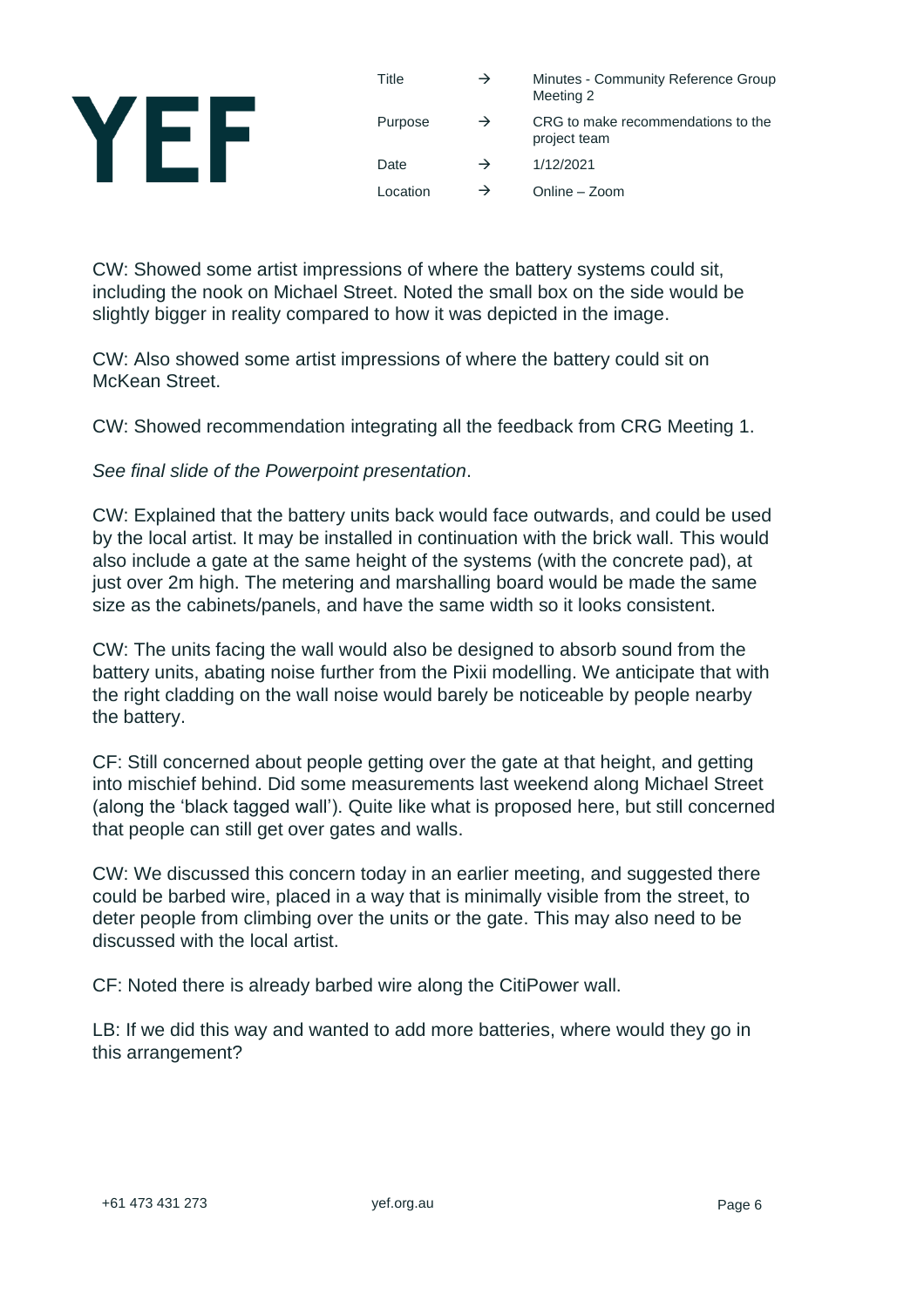| Title    | →             | Minutes - Community Reference Group<br>Meeting 2   |
|----------|---------------|----------------------------------------------------|
| Purpose  | $\rightarrow$ | CRG to make recommendations to the<br>project team |
| Date     |               | 1/12/2021                                          |
| Location |               | Online - Zoom                                      |

CW: If you would like, we can extend the slab for another unit to come in in the future, and we would run the ducts (conduits in the slab) so that at a later time if you want to add more storage, we can just add another panel and move the gate to the level of the additional panel without disturbing the rest of the installation.

RE: Looks good where you've drawn it. Have had discussions with others in the street, they are most worried about noise. The data suggests that's not likely to be a concern. Many of us have bedrooms facing the site and were concerned about the disturbance from noise.

CW: Measured the distance from the proposed location to the closest house is ~35m. Also measured to gate of RE house and it's about 40-45m, giving us confidence that noise is not going to be an issue with this installation design.

RE: Agrees, doesn't see noise based on this design as being an issue.

CW: We can get further advice and decide what type of noise cladding (or vegetation etc.) could be used in discussion with installers.

RE: Acoustic panels would add another benefit to those walking nearby.

CW: Agreed.

LB: It's quite dark under the melaleuca trees, and thinks it's better to celebrate and paint it and make it clear that it's a community initiative (supporting this proposed design option).

RW: Agreed.

JC: Thinks it's quite an innovative proposal, and isn't overly concerned of where it goes. But is concerned at losing as little grass and greenery as possible.

CW: Noted. Will now proceed with mechanical drawings of the community battery, and how it could be connected, showing additional details.

CF: Also supports this design option. Sees it as less obvious than around the corner on McKean St. Sees it as a good an option as we could possibly have.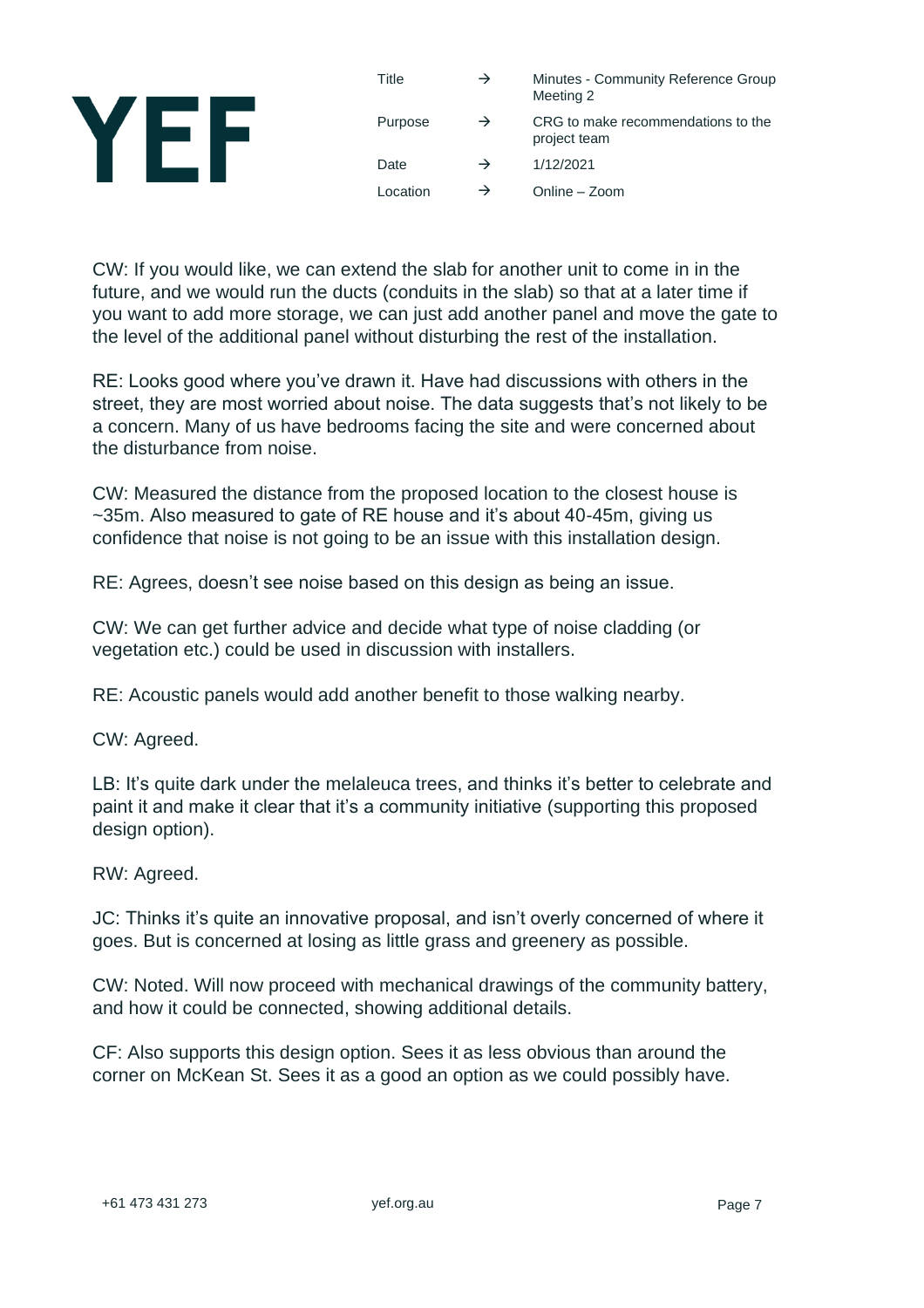#### Title  $\rightarrow$  Minutes - Community Reference Group Meeting 2 YEF Purpose  $\rightarrow$  CRG to make recommendations to the project team Date  $\rightarrow$  1/12/2021 Location  $\rightarrow$  Online – Zoom

JC: In terms of passers-by there is more traffic and people which is good as a promotion for the green credentials of Council and the area, it's probably an optimum. But perhaps a missed opportunity to improve the quality of the land area on Michael St.

RW: Noted it is probably going to be hard to see from the McKean St side (RE agreed).

#### *Greg Hannan, CitiPower, joined 5:34pm*

GH: Introduced self, Head of Network Strategy & Non-Network Solutions. One of the first things has done since in this role is he has caught up with Chris and signed an MoU with YEF to pursue community batteries. Did not expect to be at this point so quickly, but was propelled by Victorian Government Neighbourhood Battery Initiative (NBI) grants and is excited about this model of community battery and front of meter storage. A great example of a community-led offering.

GH: Beyond this project, we are seeing strong enthusiasm for these kinds of projects. YEF is the leading community energy group on this, and have put themselves out in front. What impresses us about YEF is their engagement with community.

CW: Noted that we had to work with the electricity distributor to make this project a success. GH is looking for innovative ways to be in tune with the energy transition and bring more renewable energy into the grid. Have been working together since GH joined, and breaking new ground together in a great partnership.

GH: Very difficult working on these proposals because they're hypothetical and it can be difficult to talk with communities about hypothetical solutions, but now it's funded and we can talk about it publicly, that's where your feedback [CRG] and insights are helping us shape how the project will look. Really looking to use trials to show the way forward for future projects.

TS: Thanked GH for joining and highlighted the leading work GH and CitiPower have done with this project and others.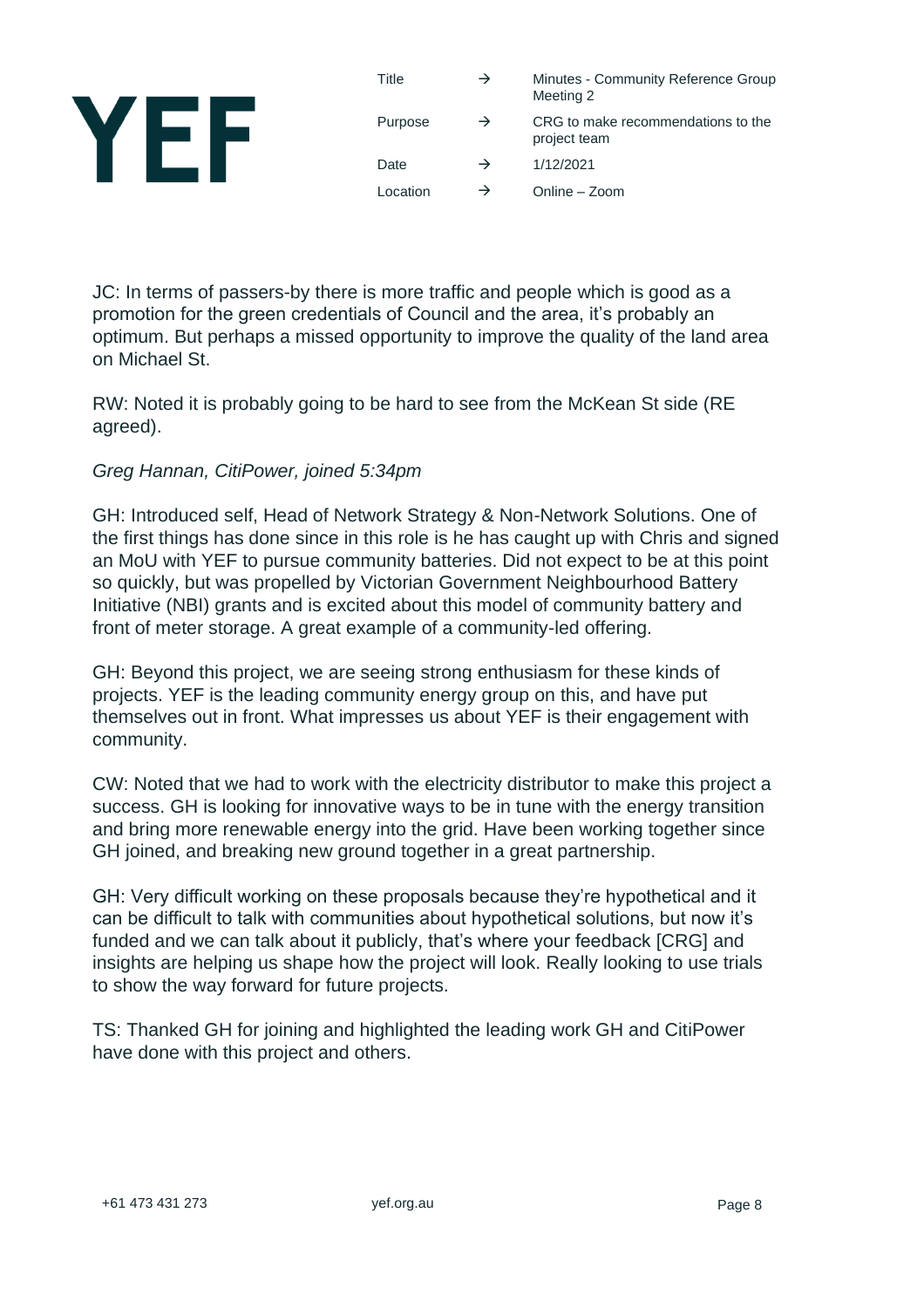

| Title    | $\rightarrow$ | Minutes - Community Reference Group<br>Meeting 2   |
|----------|---------------|----------------------------------------------------|
| Purpose  | $\rightarrow$ | CRG to make recommendations to the<br>project team |
| Date     | $\rightarrow$ | 1/12/2021                                          |
| Location | $\rightarrow$ | Online - Zoom                                      |

CF: If we wanted an extra unit, regarding the concrete pad, would there be any room to have more than one unit go in?

CW: You can, but what it means is when you install the next unit you would plan for the fifth unit at that time. This is when you can access the conduits in the slab. In short, not a problem if the community wanted to add more units in retrospectively.

JC: Why not a wire mesh cage over the top (rather than barbed wire as a solution). Noted it could be a lid on top as well.

CW: Will look into this as an option and speak with those who do the installs to get further advice.

CF: Where the return wall comes, will the batteries be flush with that or jut out?

CW: There will be 100mm between each panel and we thought of leaving it like this until talking with the local artist. Also thought about making it uniform with a type of cladding, but thought it would be up to the artist.

CRG: Noted and happy with this.

JC: Clarified it could be wire mesh or other optimal lid to form a complete enclosure (doesn't necessarily have to be wire mesh).

CRG: Noted this as a good option to explore with the installers.

TS: Explained that we are seeking formal recommendations from the CRG on the three agenda items to allow the project team to progress planning application by mid-December 2021. Noted that recommendations from CRG at this meeting do not necessarily need to be made in consensus, they can be conditional pending further information, and they can also be represented as a diversity of views/perspectives.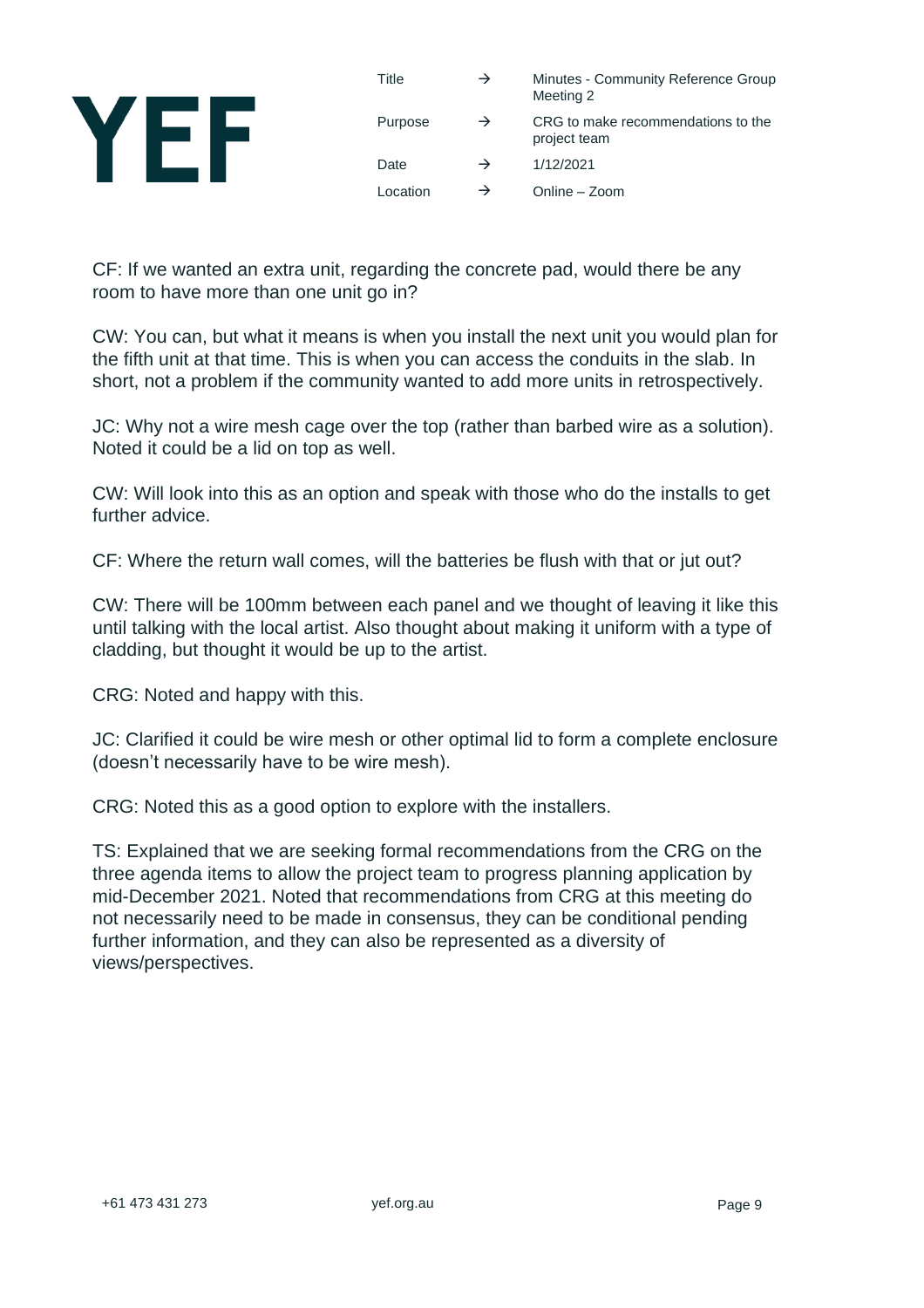

| Title    | $\rightarrow$ | Minutes - Community Reference Group<br>Meeting 2   |
|----------|---------------|----------------------------------------------------|
| Purpose  | $\rightarrow$ | CRG to make recommendations to the<br>project team |
| Date     | $\rightarrow$ | 1/12/2021                                          |
| Location | $\rightarrow$ | Online - Zoom                                      |

#### **Item 1: Location/Placement of the community battery.**

**CRG endorsed the location, placement and position of the battery unit on a concrete slab as per the drawings/design CW presented (see final slide of the Powerpoint presentation).** This also includes the expectation that YEF will:

- 1. Discuss with the installer their recommendations for a possible 'lid' (could be wire mesh or other optimal solution) to deter/prevent people climbing over the units, and
- 2. Discuss the need for CCTV, although the CRG didn't think it was critical as the area has relatively busy traffic and is relatively well lit.
- 3. Review and decide on best options to install some acoustic treatment (this could be acoustic panels or vegetation etc. and is yet to be decided based on further professional advice) to minimise even further the noise from the battery units.



Figure 1: The proposed design presented at the meeting showing units facing towards the wall on Michael St. Having the units facing this way will provide a 'canvas' for a local artist, while also directing sound away from residential properties and the footpath. It is expected that a "Wall Cover" would also function as acoustic treatment to minimise any noise impact from the battery. A 'lid' or other solution will be investigated to deter/prevent the risk of people climbing over the gate or battery units.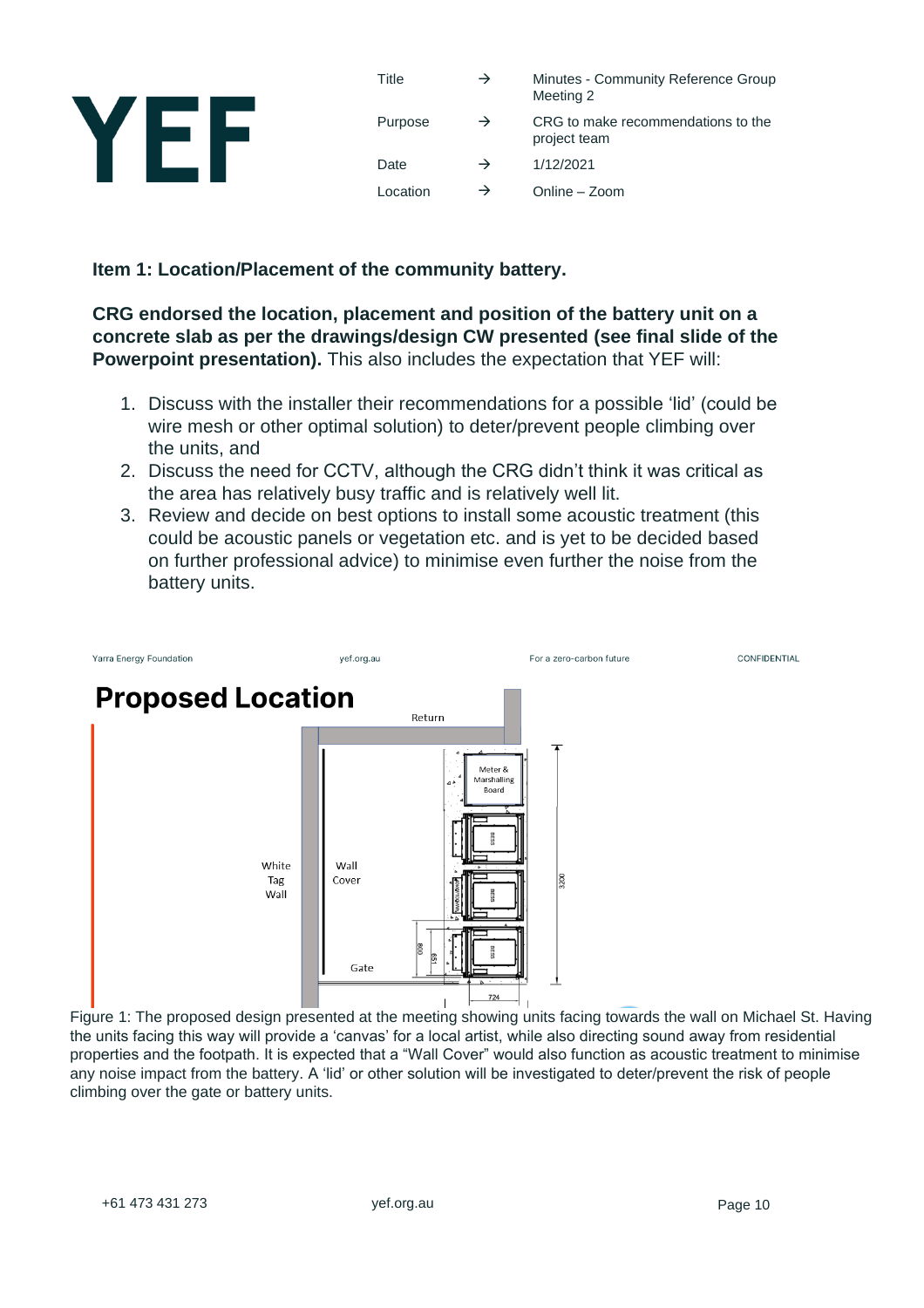| T)<br>V |  |
|---------|--|
|         |  |

| Title    | $\rightarrow$ | Minutes - Community Reference Group<br>Meeting 2   |
|----------|---------------|----------------------------------------------------|
| Purpose  | $\rightarrow$ | CRG to make recommendations to the<br>project team |
| Date     | $\rightarrow$ | 1/12/2021                                          |
| Location | $\rightarrow$ | Online - Zoom                                      |

#### **Item 2: Visual/aesthetic elements of the community battery.**

**CRG endorsed the proposal to engage a local artist to paint the battery facilitated through Yarra Council.** The CRG will be invited to a meeting with Council in the second half of February 2022 to progress the next steps. Council will organise a visual arts officer at this consultation meeting. The steps outlined by SG are summarised as:

- 1. Consultation meeting with CRG, YEF and Council in February 2022;
- 2. Design an artist brief and advertise (Council can assist in this process);
- 3. Based on agreed criteria (with input from YEF, CRG and Council), shortlist some artists:
- 4. Pay a fee to shortlisted artists to submit formal proposals of their work;
- 5. A selection panel (TBC) would assess the submissions and select a successful artist;
- 6. Depending on the medium and needs of the artist, they may be given access to the battery hardware unit in advance of the installation (if that's feasible); otherwise there will be conditions and support provided to the artist if the artwork is to be completed *in situ*, with assistance from Council if any permits or traffic management etc. is required.

RW: Doesn't see CCTV as particularly necessary, Michael St is fairly busy. If someone was going to climb over they would likely be seen. If you're going to have CCTV it will only be good after the event and not preventative.

CF: Noted that it's quite well-lit in that area.

JC: Getting advice from the installers about dealing with protecting the battery, you could also get an opinion about whether it's worth getting a camera.

CW: Agreed.

CRG: Happy for Chris to note with installer re CCTV.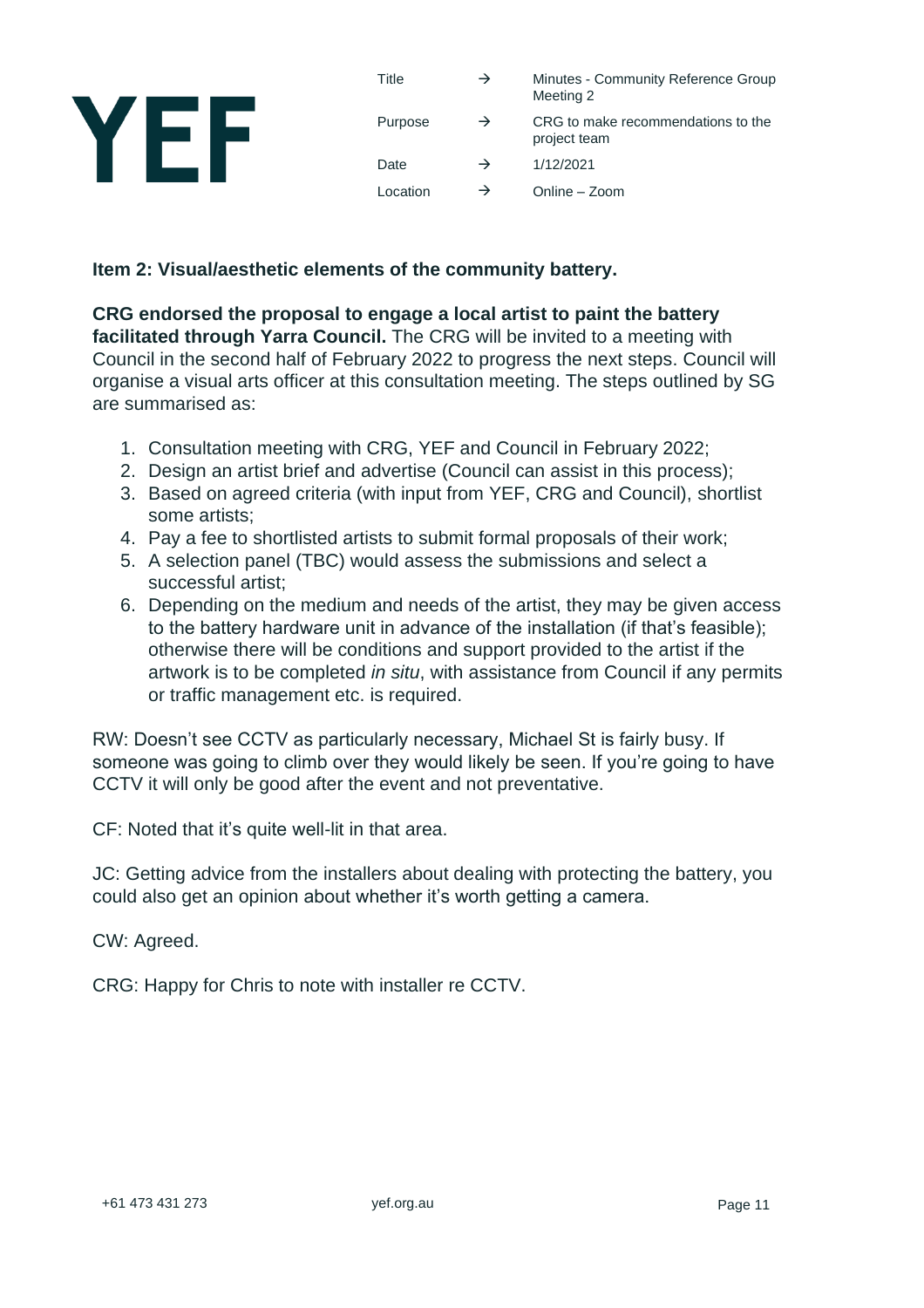

#### **Item 3: Other elements**

**CRG endorsed the recommendation that CW discuss with the installer and seek further advice about the option and need for CCTV, and make a decision based on this advice.** The CRG noted that they did not see it as absolutely critical to install CCTV because the area has generally high foot/vehicle traffic and is relatively well-lit.

CW: We have planned for the unit to be delivered (somewhere) before it goes live, perhaps if we're engaging an artist maybe we should allow them to access the battery unit before it's installed. We might have the units by April. This will depend on how much time the artist needs to do their work.

CW: On 5<sup>th</sup> June 2022 (World Environment Day), would like to have a media event so people can see what we've created. Met Minister Lily D'Ambrosio last week and asked her to visit Michael St and cut the ribbon. She was very excited by the idea and it's an election year. CW hopes the event would help further celebrate the battery and inspire the community.

JC: Used to work in contemporary visual art and has experience working with artists. Noted that in June/winter it could difficult or challenging for an artists – wise to give the artist extra time before the installation – noted weather can often get in the way at that time of year.

CW: Agreed – also noted that we can put up cover while the installation is being worked on if required.

SG: Another thing we can think about is if the art is painted after the installation in situ or if the painting takes place off site and then is installed pre-painted.

JC: Would depend on the medium used by the artist conceptually and practically.

CW: And if the artist wants to use the brick wall.

JC: Is that an issue from CitiPower's perspective?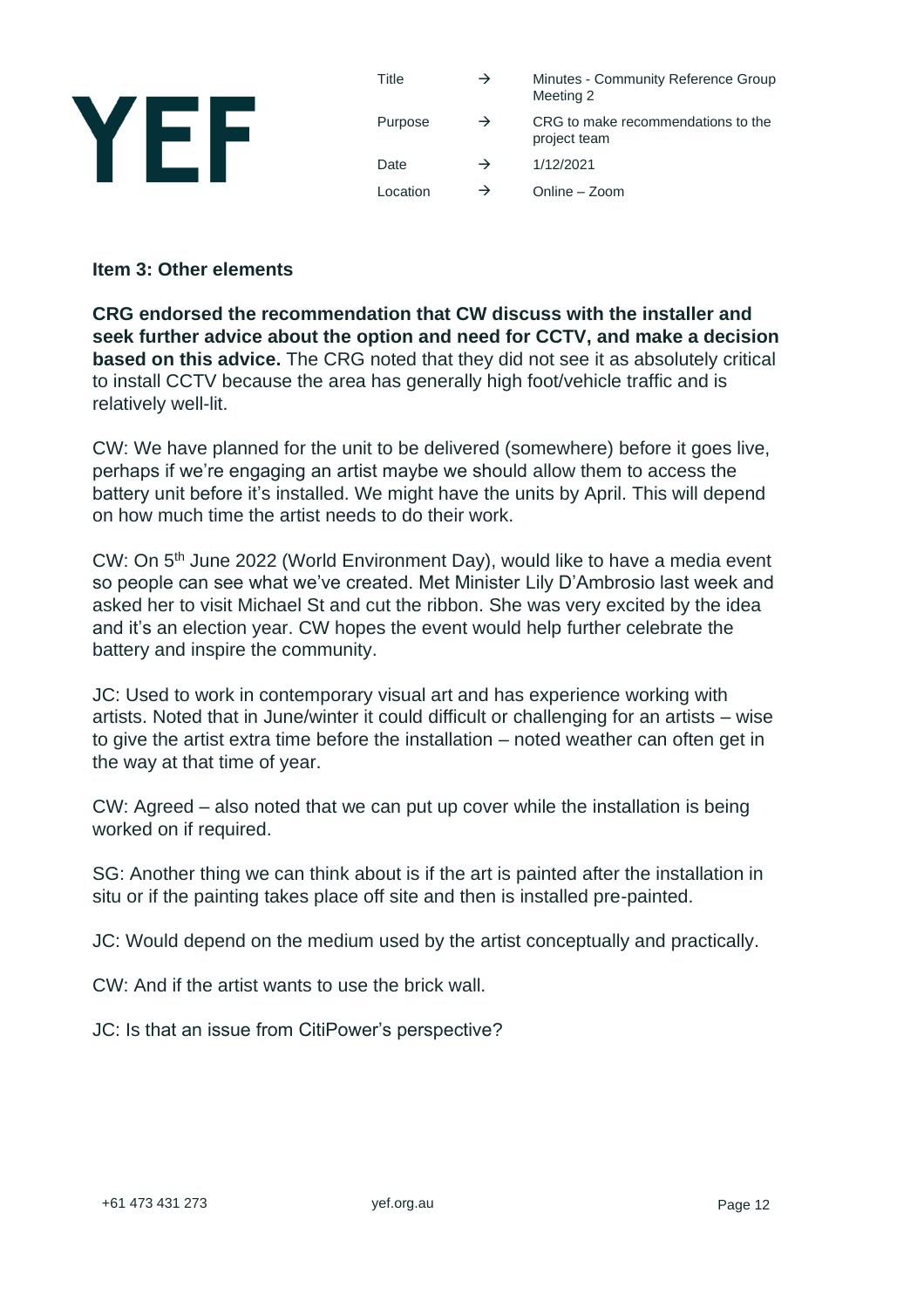

| Title    | $\rightarrow$ | Minutes - Community Reference Group<br>Meeting 2   |
|----------|---------------|----------------------------------------------------|
| Purpose  | $\rightarrow$ | CRG to make recommendations to the<br>project team |
| Date     | $\rightarrow$ | 1/12/2021                                          |
| Location | $\rightarrow$ | Online – Zoom                                      |

GH: Confirmed that painting the wall shouldn't be an issue from CitiPower's perspective.

SG: Noted staff at Council would be able to recommend anti-graffiti treatment of any artwork if needed. Would be great to agree to reconvene in February to discuss the mural and the artist and the process of commissioning.

SG: Reiterated that we would seek input from CRG on themes, colours, styles, what the mural could represent. Will organise to have a Council Visual Arts Officer and participate in that consultation. And YEF with CRG guided by Council to draw up a brief to artists. The arts team can recommend artists but CRG may know others, then the suggestion from the arts team was to shortlist and pay each artist a small fee to deliver a concept design. Based on criteria with CRG input we can select an artist. Also need to think about signage, e.g. would there be separate signage of what the battery is etc. or if it's part of the mural.

SG: Depending on the process (painting in or outdoors) we may need to think about permits and traffic management etc. First step is a conversation in February.

CW: The network feeder map, asked to clarify if the map could be shared with the CRG.

GH: Not something we regularly hand out, but for this project it should be reasonable to share it with JC.

JC: Wanted to go along McKean St, and it'd be good to let them know that have the circuit running to the back of some of the properties.

JC: Is the line supplying all their power needs?

CW: Yes.

JC: A few wants to talk to neighbours so they know they are included, others in the neighbourhood are unsure if they're included.

CW: Noted this map is sensitive material for CitiPower.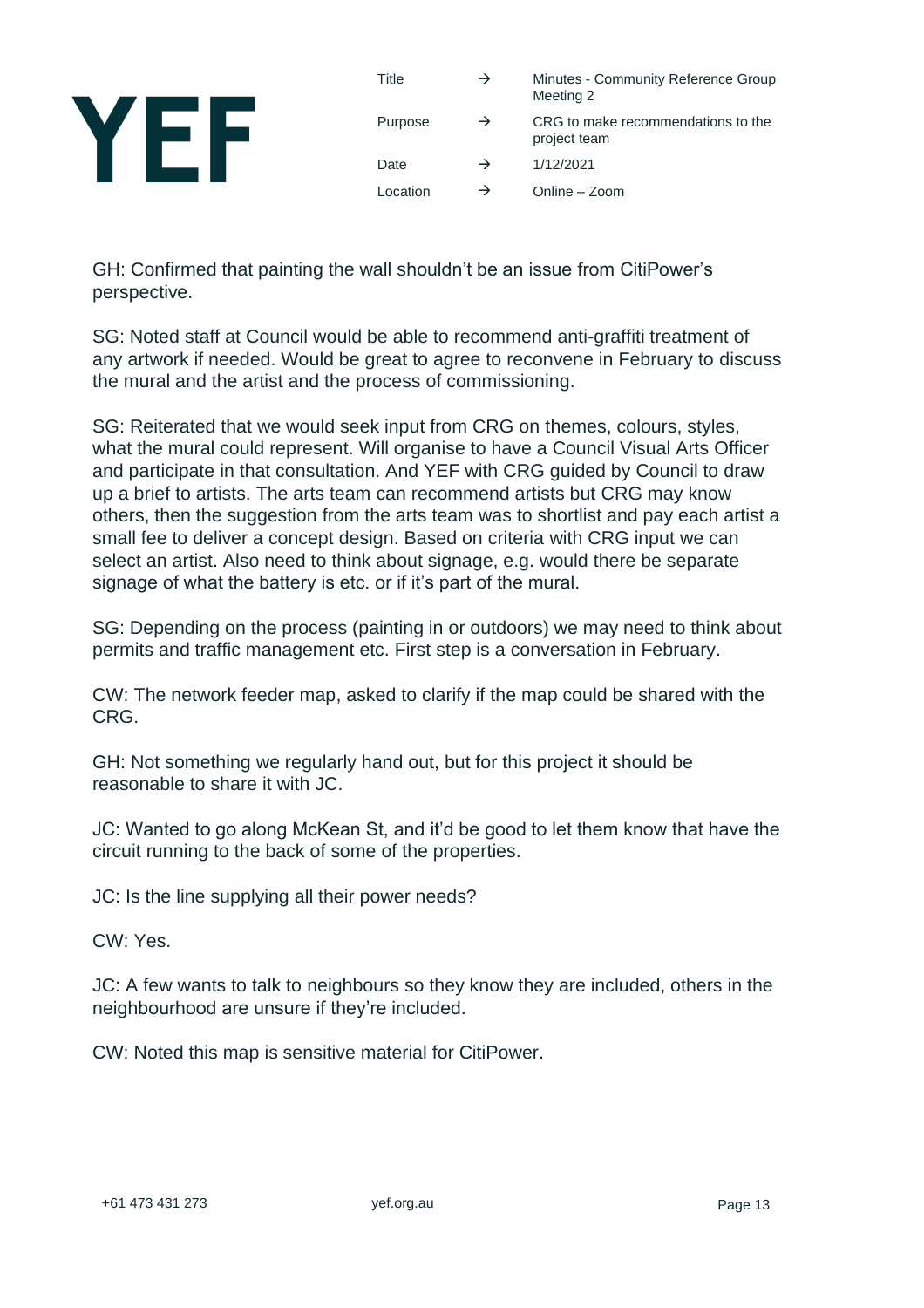

| Title    | $\rightarrow$ | Minutes - Community Reference Group<br>Meeting 2   |
|----------|---------------|----------------------------------------------------|
| Purpose  | $\rightarrow$ | CRG to make recommendations to the<br>project team |
| Date     | $\rightarrow$ | 1/12/2021                                          |
| Location | $\rightarrow$ | Online - Zoom                                      |

GH: Happy for this map to be shared for this purpose.

TS: Can provide specific information about which properties are included and not; noted that it may not be clear from the map which has limited granularity.

ACTION: TS to put out options for meeting in last two weeks of February 2022 to discuss engaging an artist for the community battery.

TS: Thanked everyone for their input and closed the meeting.

#### **Meeting closed 6:03pm**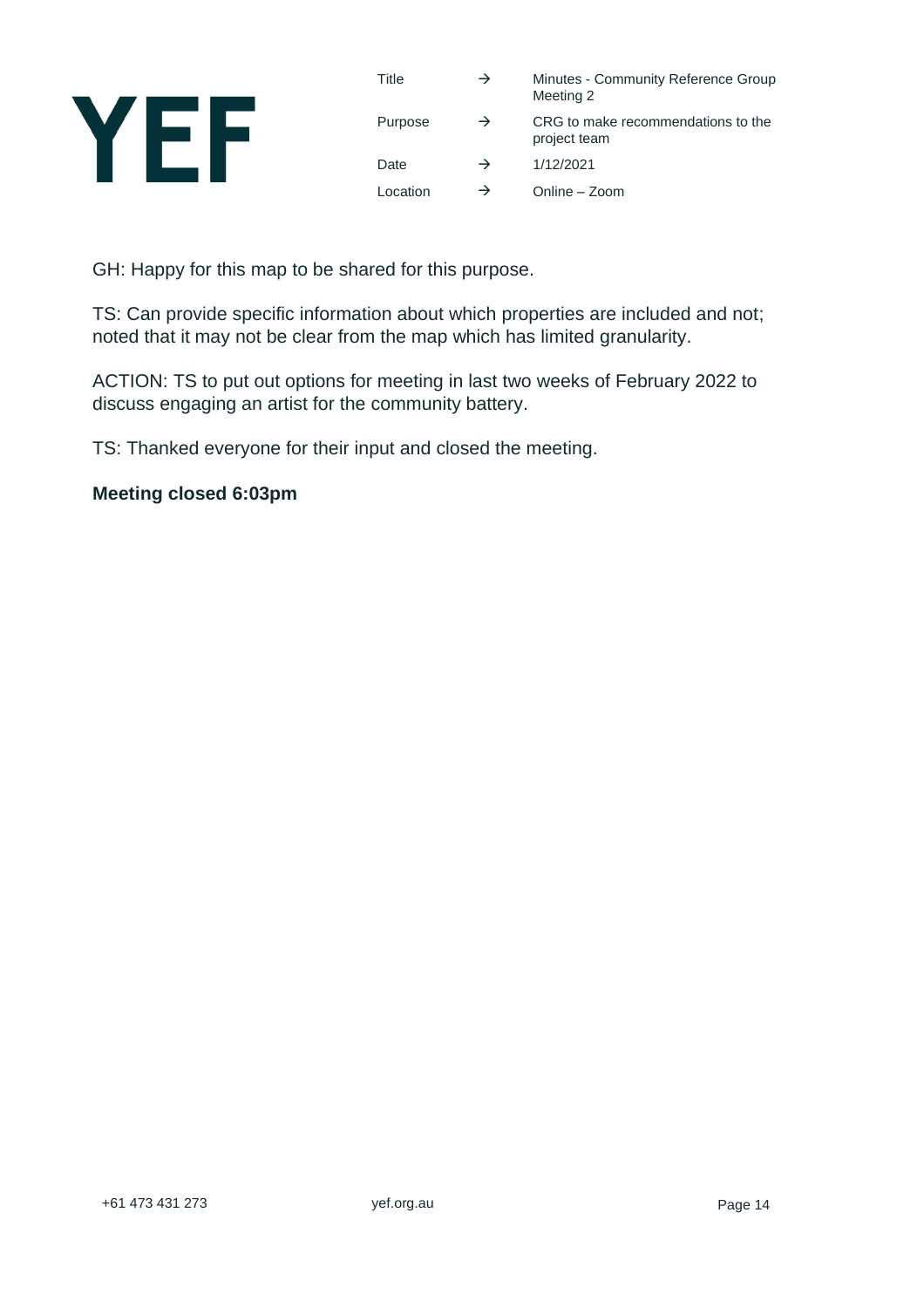

| Title    | $\rightarrow$ | Minutes - Community Reference Group<br>Meeting 2   |
|----------|---------------|----------------------------------------------------|
| Purpose  | $\rightarrow$ | CRG to make recommendations to the<br>project team |
| Date     | $\rightarrow$ | 1/12/2021                                          |
| Location | $\rightarrow$ | Online - Zoom                                      |

#### CRG Recommendations

#### **Item 1: Location/Placement of the community battery.**

#### **CRG endorsed the location, placement and position of the battery unit on a concrete slab as per the drawings/design CW presented (see final slide of the Powerpoint presentation).** This also includes the expectation that YEF will:

- 1. Discuss with the installer their recommendations for a possible 'lid' (could be wire mesh or other optimal solution) to deter/prevent people climbing over the units, and
- 2. Discuss the need for CCTV, although the CRG didn't think it was critical as the area has relatively busy traffic and is relatively well lit.
- 3. Review and decide on best options to install some acoustic treatment (this could be acoustic panels or vegetation etc. and is yet to be decided based on further professional advice) to minimise even further the noise from the battery units.

#### **Item 2: Visual/aesthetic elements of the community battery.**

**CRG endorsed the proposal to engage a local artist to paint the battery facilitated through Yarra Council.** The CRG will be invited to a meeting with Council in the second half of February 2022 to progress the next steps. Council will organise a visual arts officer at this consultation meeting. The steps outlined by SG are summarised as:

- 1. Consultation meeting with CRG, YEF and Council in February 2022;
- 2. Design an artist brief and advertise (Council can assist in this process);
- 3. Based on agreed criteria (with input from YEF, CRG and Council), shortlist some artists;
- 4. Pay a fee to shortlisted artists to submit formal proposals of their work;
- 5. A selection panel (TBC) would assess the submissions and select a successful artist;
- 6. Depending on the medium and needs of the artist, they may be given access to the battery hardware unit in advance of the installation (if that's feasible); otherwise there will be conditions and support provided to the artist if the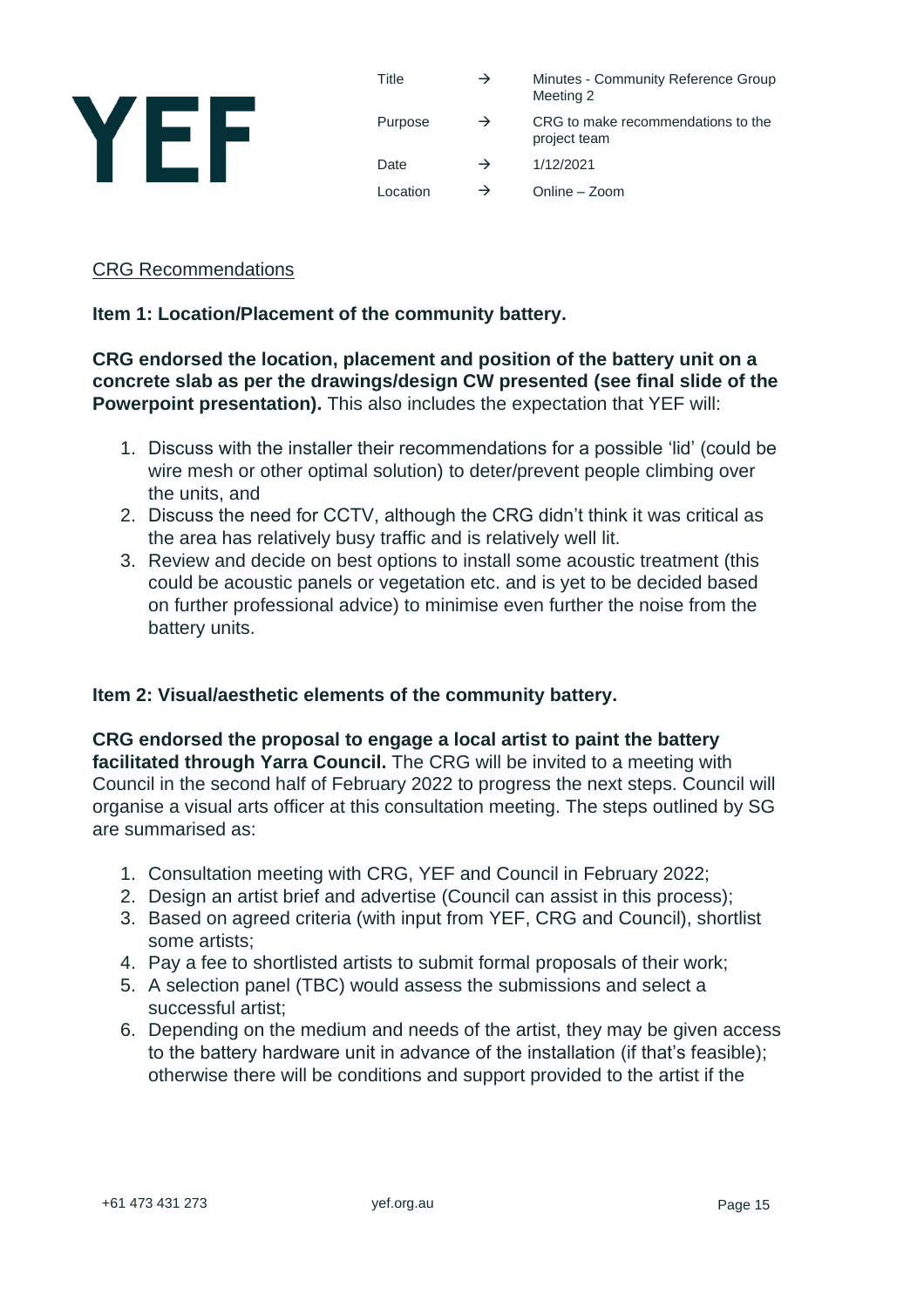

| Title    | $\rightarrow$ | Minutes - Community Reference Group<br>Meeting 2   |
|----------|---------------|----------------------------------------------------|
| Purpose  | $\rightarrow$ | CRG to make recommendations to the<br>project team |
| Date     | $\rightarrow$ | 1/12/2021                                          |
| Location | $\rightarrow$ | Online - Zoom                                      |

artwork is to be completed *in situ*, with assistance from Council if any permits or traffic management etc. is required.

#### **Item 3: Other elements**

**CRG endorsed the recommendation that CW discuss with the installer and seek further advice about the option and need for CCTV, and make a decision based on this advice.** The CRG noted that they did not see it as absolutely critical to install CCTV because the area has generally high foot/vehicle traffic and is relatively well-lit.

#### Key questions and issues register

| <b>Item</b> | <b>Details</b> | Raised<br>by | Response | <b>Action</b><br>required<br>(Y/N) |
|-------------|----------------|--------------|----------|------------------------------------|
|             | None           |              |          |                                    |

### Action item register

| <b>Item</b>   | <b>Details</b>                                                                                                                                                                                          | Owner     | <b>Due</b>                               | <b>Status</b> |
|---------------|---------------------------------------------------------------------------------------------------------------------------------------------------------------------------------------------------------|-----------|------------------------------------------|---------------|
|               | Action (CW): To provide more information<br>about the sound impact of the battery over<br>further distances (e.g. 10m and 20m) to<br>understand what 63dBa at 1m from the<br>battery means in practice. | <b>CW</b> | $1/12/21$ (or as<br>soon as<br>possible) | Completed     |
| $\mathcal{P}$ | Action (SG): To look into how Council could<br>assist in facilitating a local artist to<br>decorate/paint the battery.                                                                                  | SG        | $1/12/21$ (or as<br>soon as<br>possible) | Completed     |
| 3             | Action (CW): To find the battery<br>specifications (dimensions) and provide to<br>CRG.                                                                                                                  | <b>CW</b> | $1/12/21$ (or as<br>soon as<br>possible) | Completed     |